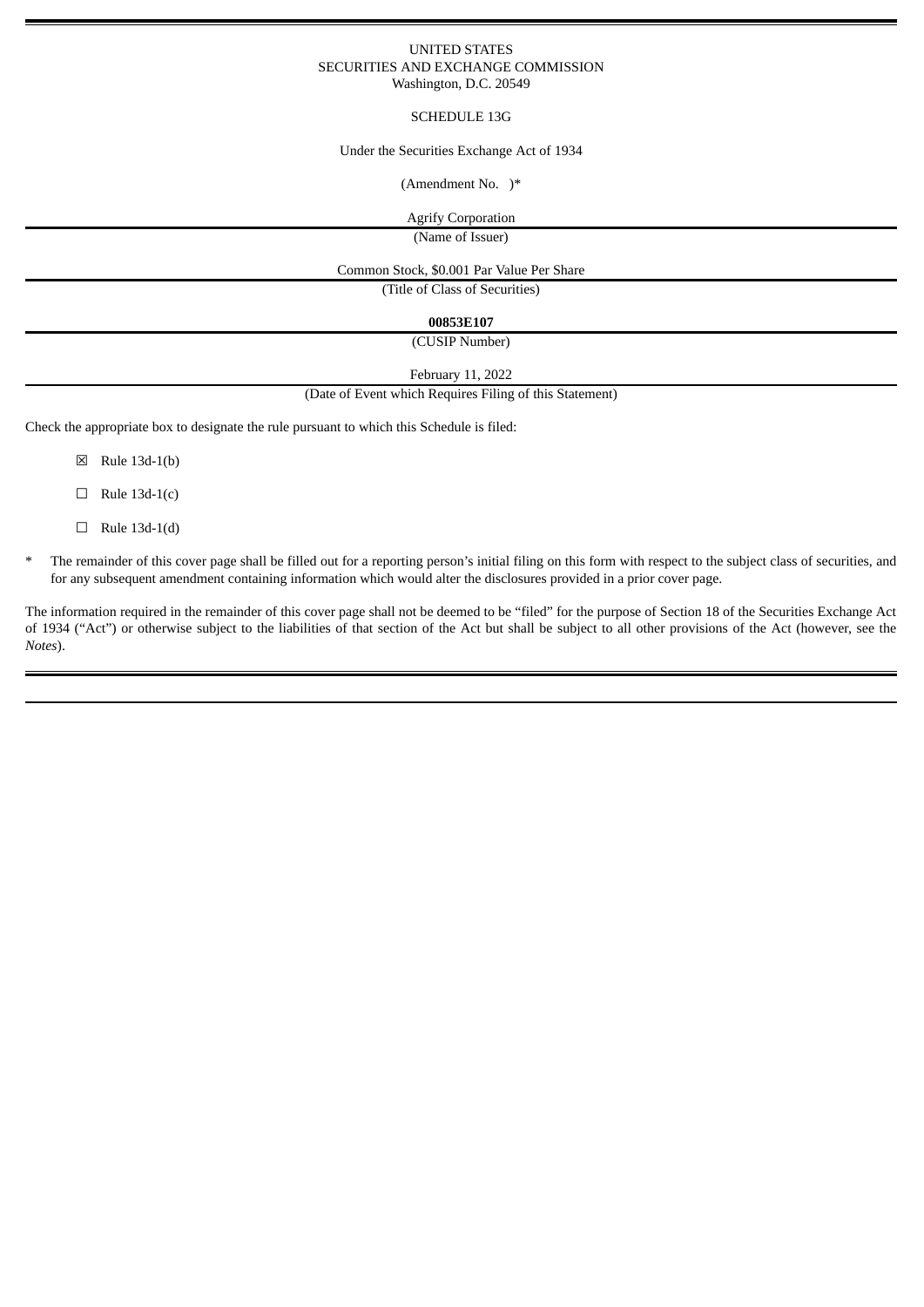# **SCHEDULE 13G**

| <b>CUSIP No.</b><br>00853E107                                                                                               |                                                                                                                                    |                |                                            |
|-----------------------------------------------------------------------------------------------------------------------------|------------------------------------------------------------------------------------------------------------------------------------|----------------|--------------------------------------------|
| 1                                                                                                                           | <b>Names of Reporting Persons</b><br><b>ETF Managers Group LLC</b>                                                                 |                |                                            |
| $\overline{2}$                                                                                                              | Check the appropriate box if a member of a Group (see instructions)<br>(a) $\Box$<br>(b) $\boxtimes$ See Item of attached schedule |                |                                            |
| 3                                                                                                                           | <b>Sec Use Only</b>                                                                                                                |                |                                            |
| 4                                                                                                                           | <b>Citizenship or Place of Organization</b><br>Delaware                                                                            |                |                                            |
| <b>Number of</b><br><b>Shares</b><br><b>Beneficially</b><br><b>Owned by Each</b><br><b>Reporting</b><br><b>Person With:</b> |                                                                                                                                    | 5              | <b>Sole Voting Power</b><br>1,524,772      |
|                                                                                                                             |                                                                                                                                    | 6              | <b>Shared Voting Power</b>                 |
|                                                                                                                             |                                                                                                                                    | $\overline{7}$ | <b>Sole Dispositive Power</b><br>1,524,772 |
|                                                                                                                             |                                                                                                                                    | 8              | <b>Shared Dispositive Power</b>            |
| 9                                                                                                                           | <b>Aggregate Amount Beneficially Owned by Each Reporting Person</b><br>1,524,772                                                   |                |                                            |
| 10                                                                                                                          | Check box if the aggregate amount in row (9) excludes certain shares (See Instructions)<br>$\Box$                                  |                |                                            |
| 11                                                                                                                          | Percent of class represented by amount in row (9)<br>6.15%                                                                         |                |                                            |
| 12                                                                                                                          | <b>Type of Reporting Person (See Instructions)</b><br>IA                                                                           |                |                                            |

Page 2 of 5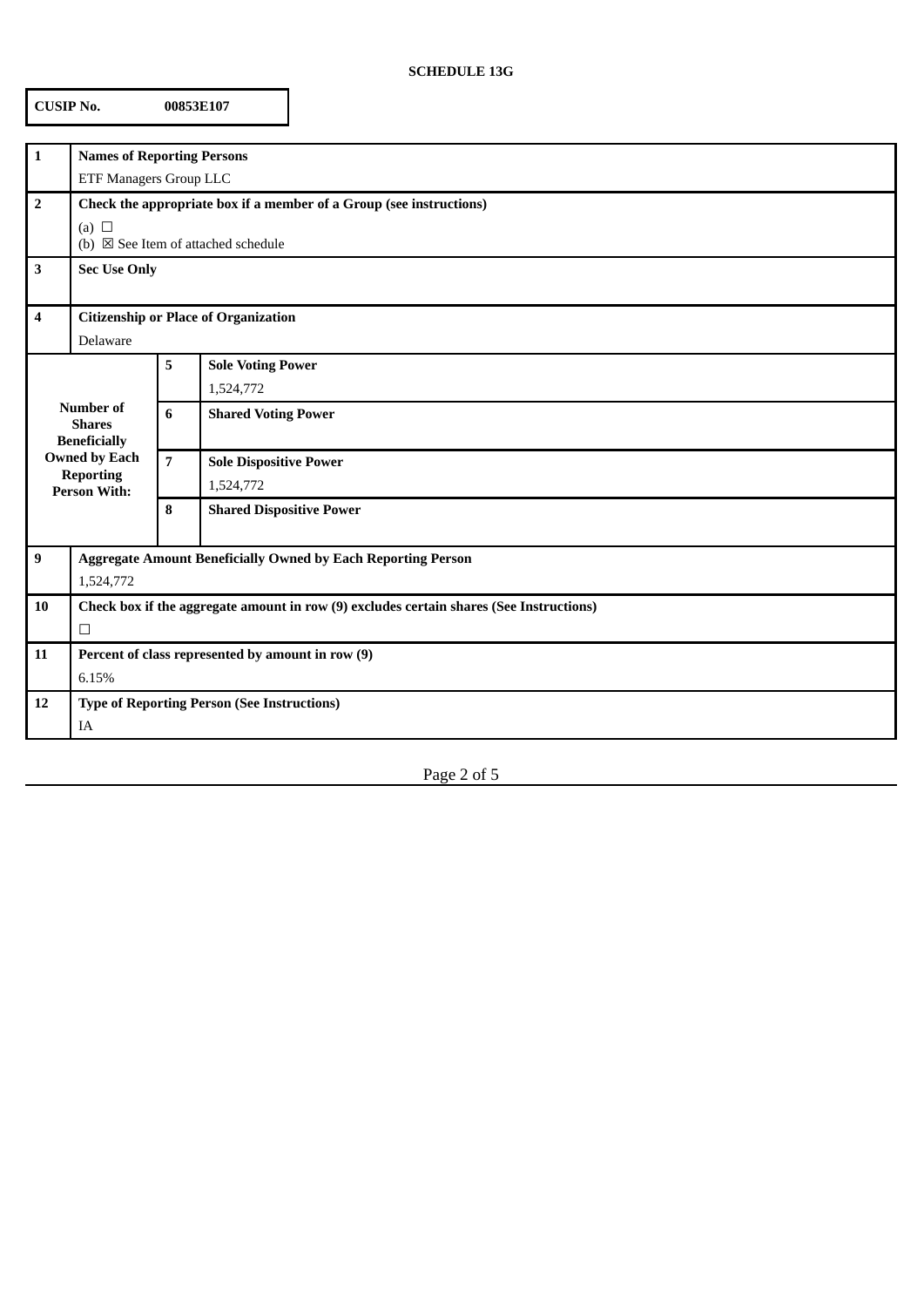**Item 1.**

- **(a) Name of Issuer: Agrify Corporation**
- (b) Address of Issuer's Principal Executive Offices: 101 Middlesex Turnpike Suite 6, PMB 326, Burlington, MA 01803

# **Item 2.**

- **(a) Name of Person Filing: ETF Managers Group LLC**
- **(b) Address of Principal Business Office or, if None, Residence:**
	- **ETF Managers Group LLC - 30 Maple Street, Suite 2, Summit, New Jersey 07091**
- **(c) Citizenship: ETF Managers Group LLC – Delaware**
- **(d) Title and Class of Securities: Common Stock**
- **(e) CUSIP No.: 00853E107**

Item 3. If this statement is filed pursuant to §§ 240.13d-1(b) or 240.13d-2(b) or (c), check whether the person filing is a:

- (a)  $\Box$  Broker or dealer registered under Section 15 of the Act;
- (b)  $\Box$  Bank as defined in Section 3(a)(6) of the Act;
- (c)  $\Box$  Insurance company as defined in Section 3(a)(19) of the Act;
- (d)  $\Box$  Investment company registered under Section 8 of the Investment Company Act of 1940;
- (e)  $\boxtimes$  An investment adviser in accordance with Rule 13d-1(b)(1)(ii)(E);
- (f)  $\Box$  An employee benefit plan or endowment fund in accordance with Rule 13d-1(b)(1)(ii)(F);
- (g)  $\Box$  A parent holding company or control person in accordance with Rule 13d-1(b)(1)(ii)(G);
- (h)  $\Box$  A savings associations as defined in Section 3(b) of the Federal Deposit Insurance Act (12 U.S.C. 1813);
- (i)  $\Box$  A church plan that is excluded from the definition of an investment company under section 3(c)(14) of the Investment Company Act of 1940;
- (j)  $\Box$  A non-U.S. institution in accordance with Rule 240.13d-1(b)(1)(ii)(J);
- (k)  $\Box$  Group, in accordance with Rule 240.13d-1(b)(1)(ii)(K). If filing as a non-U.S. institution in accordance with Rule 240.13d-1(b)(1)(ii) (J), please specify the type of institution:  $\overline{\phantom{a}}$

Page 3 of 5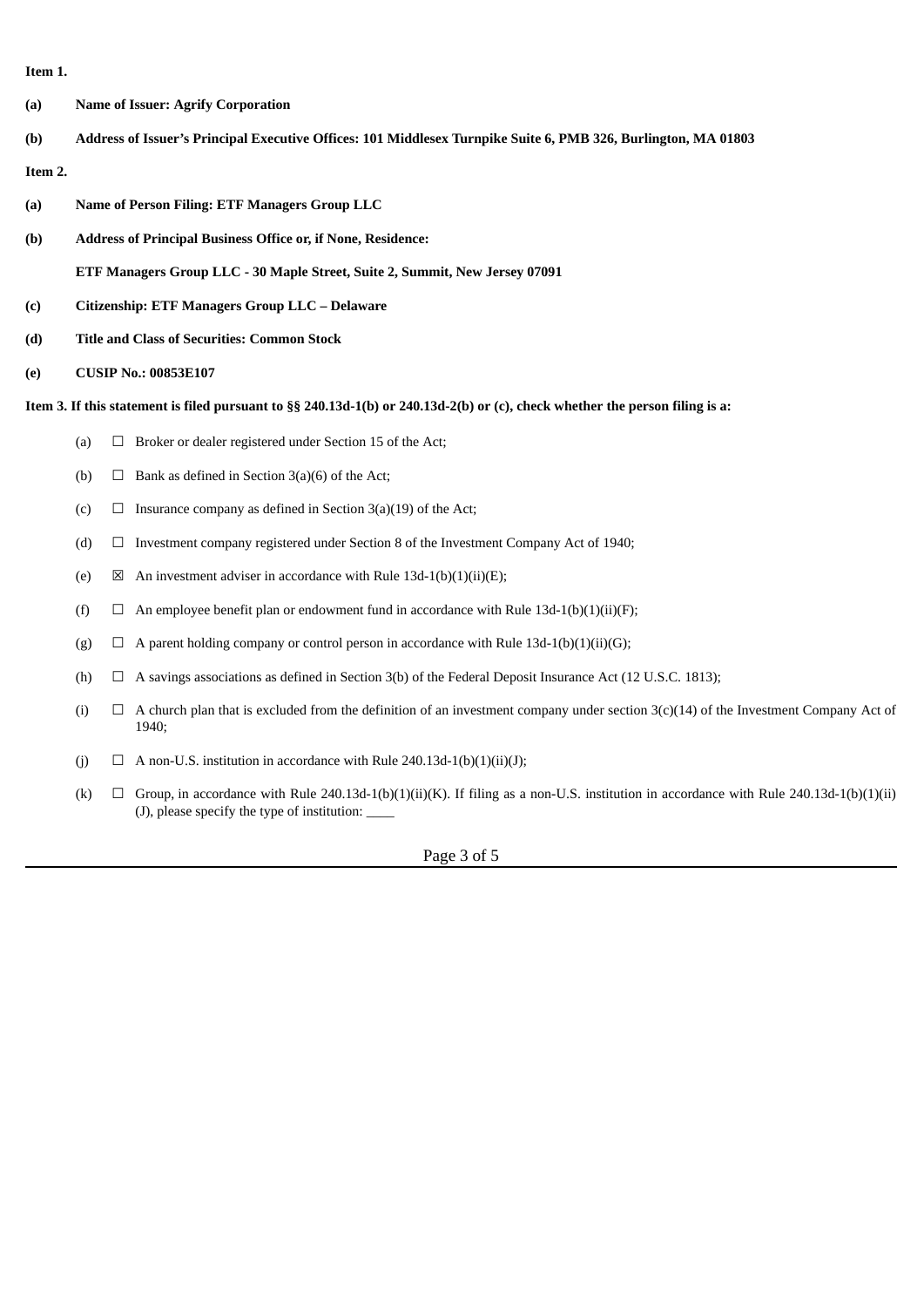#### **Item 4. Ownership**

- **(a) Amount Beneficially Owned:** 1,524,772
- **(b) Percent of Class:** 6.15%
- **(c) Number of shares as to which such person(s) has:**
	- **(i) Sole power to vote or to direct the vote:** 1,524,772
	- **(ii) Shared power to vote or to direct the vote:**
	- **(iii) Sole power to dispose or to direct the disposition of:** 1,524,772
	- **(iv) Shared power to dispose or to direct the disposition of:**

#### **Item 5. Ownership of Five Percent or Less of a Class.**

If this statement is being filed to report the fact that as of the date hereof the reporting person has ceased to be the beneficial owner of more than five percent of the class of securities, check the following  $\Box$ .

#### **Item 6. Ownership of more than Five Percent on Behalf of Another Person.**

The ETFMG Alternative Harvest ETF, a series of the ETF Managers Trust, which is managed on a discretionary basis by ETF Managers Group LLC, has the right or the power to direct the receipt of dividends, or the proceeds from the sale of, the Common Stock.

## Item 7. Identification and classification of the subsidiary which acquired the security being reported on by the parent holding company or control **person.**

Not Applicable

# **Item 8. Identification and classification of members of the group.**

Not Applicable.

### **Item 9. Notice of Dissolution of Group.**

Not Applicable

### **Item 10. Certifications.**

By signing below, we certify that, to the best of our knowledge and belief, the securities referred to above were acquired and are held in the ordinary course of business and were not acquired and are not held for the purpose of or with the effect of changing or influencing the control of the issuer of the securities and were not acquired and are not held in connection with or as a participant in any transaction having that purpose or effect.

Page 4 of 5